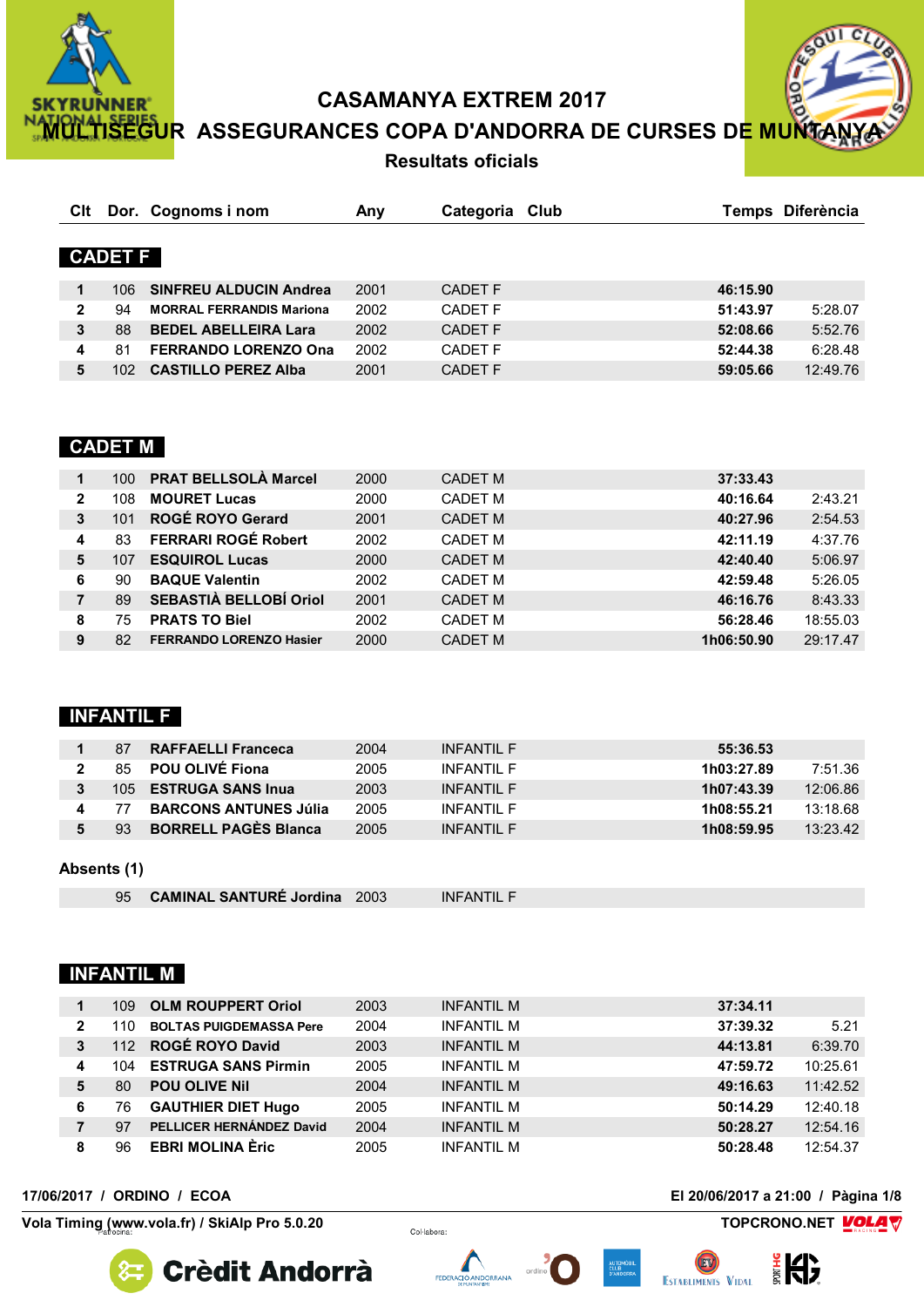

NATIONAL SERIES MULTISEGUR ASSEGURANCES COPA D'ANDORRA DE CURSES DE MUNTANYA **Resultats oficials** 



| <b>C</b> lt |     | Dor. Cognoms i nom          | Any  | Categoria Club    | Temps Diferència       |
|-------------|-----|-----------------------------|------|-------------------|------------------------|
|             |     |                             |      |                   |                        |
| 9           | 79  | <b>LOPEZ FONT Parick</b>    | 2003 | INFANTIL M        | 13:16.56<br>50:50.67   |
| 10          | 84  | <b>PRAT BELLSOLÀ Bernat</b> | 2005 | <b>INFANTIL M</b> | 13:24.49<br>50:58.60   |
| 11          | 91  | <b>CALVO SANTOS Arnau</b>   | 2003 | INFANTIL M        | 14:23.29<br>51:57.40   |
| $12 \,$     | 78  | <b>BARCONS ANTUNES Max</b>  | 2005 | <b>INFANTIL M</b> | 15:01.87<br>52:35.98   |
| 13          | 98  | <b>FORCADA QUEVEDO Jan</b>  | 2003 | <b>INFANTIL M</b> | 15:13.72<br>52:47.83   |
| 14          | 92  | <b>CALVO SANTOS Alvar</b>   | 2005 | <b>INFANTIL M</b> | 21:25.30<br>58:59.41   |
| 15          | 103 | <b>BEAL Pau</b>             | 2005 | <b>INFANTIL M</b> | 21:51.25<br>59:25.36   |
| 16          | 111 | <b>TOR Eduart</b>           | 2003 | <b>INFANTIL M</b> | 23:21.95<br>1h00:56.06 |
| 17          | 99  | <b>PRATS Adrià</b>          | 2005 | <b>INFANTIL M</b> | 32:17.84<br>1h09:51.95 |

# **S-JUNIOR F**

|  | 23 CASANOVAS CUAIRAN Júlia 1997 | - II INIOR E | 1h22:55.21 |
|--|---------------------------------|--------------|------------|
|  |                                 |              |            |

# **S-JUNIOR M**

|              | 58 | <b>ESCOLÀ VILADRICH lu</b>      | 1997 | S-JUNIOR M | 1h03:06.88 |          |
|--------------|----|---------------------------------|------|------------|------------|----------|
| $\mathbf{2}$ | 50 | LLADÓ HERNÁNDEZ Wifred          | 1998 | S-JUNIOR M | 1h07:14.82 | 4:07.94  |
|              | 39 | <b>CASABELLA SIN Sergi</b>      | 1998 | S-JUNIOR M | 1h08:16.90 | 5:10.02  |
| 4            | 73 | <b>SOLDEVILA BUSQUETS Arnau</b> | 1998 | S-JUNIOR M | 1h10:57.63 | 7:50.75  |
| 5            |    | 72 LLATA RODRIGUEZ Hugo         | 1997 | S-JUNIOR M | 1h12:17.89 | 9:11.01  |
|              | 59 | <b>SERRA NECHES Carles</b>      | 1998 | S-JUNIOR M | 1h15:39.44 | 12:32.56 |

# **S-VETERA F**

| 4  | <b>FRAILE ARZE Maider</b> | 1977 | S-VETERA F | 1h20:09.62 |          |
|----|---------------------------|------|------------|------------|----------|
|    | 10 <b>GARCIA Iolanda</b>  | 1975 | S-VETERA F | 1h21:13.99 | 1:04.37  |
|    | 26 <b>PARRILLA Imma</b>   | 1977 | S-VETERA F | 1h24:59.39 | 4:49.77  |
| 64 | CUREAU Carol              | 1970 | S-VETERA F | 1h31:45.56 | 11:35.94 |

# **S-VETERA M**

| 1            | 31 | <b>ROC AMADOR Agustí</b>   | 1971 | S-VETERA M        | 1h00:10.37             |
|--------------|----|----------------------------|------|-------------------|------------------------|
| $\mathbf{2}$ | 42 | <b>ROYO Jordi</b>          | 1976 | S-VETERA M        | 1h07:52.06<br>7:41.69  |
| 3            | 22 | <b>MENDEZ DURAN David</b>  | 1975 | <b>S-VETERA M</b> | 9:29.20<br>1h09:39.57  |
| 4            | 49 | <b>COSTA CREUS Carles</b>  | 1976 | <b>S-VETERA M</b> | 15:27.00<br>1h15:37.37 |
| 5            | 9  | <b>HERNANDEZ Raimon</b>    | 1971 | <b>S-VETERA M</b> | 16:47.68<br>1h16:58.05 |
| 6            | 45 | <b>ROQUET SAQUES LIUÍS</b> | 1976 | S-VETERA M        | 17:03.75<br>1h17:14.12 |
|              | 6  | <b>MARTÍ CANTÍ Carles</b>  | 1976 | <b>S-VETERA M</b> | 17:16.47<br>1h17:26.84 |
| 8            | 67 | <b>JIMENEZ SORIA Manel</b> | 1976 | <b>S-VETERA M</b> | 1h18:19.97<br>18:09.60 |
| 9            | 55 | <b>CRISTINA RION Xavi</b>  | 1972 | <b>S-VETERA M</b> | 1h18:39.93<br>18:29.56 |

#### 17/06/2017 / ORDINO / ECOA

Vola Timing (www.vola.fr) / SkiAlp Pro 5.0.20

El 20/06/2017 a 21:00 / Pàgina 2/8

TOPCRONO.NET VOLAV

設

**Crèdit Andorrà** 



Col·labora:



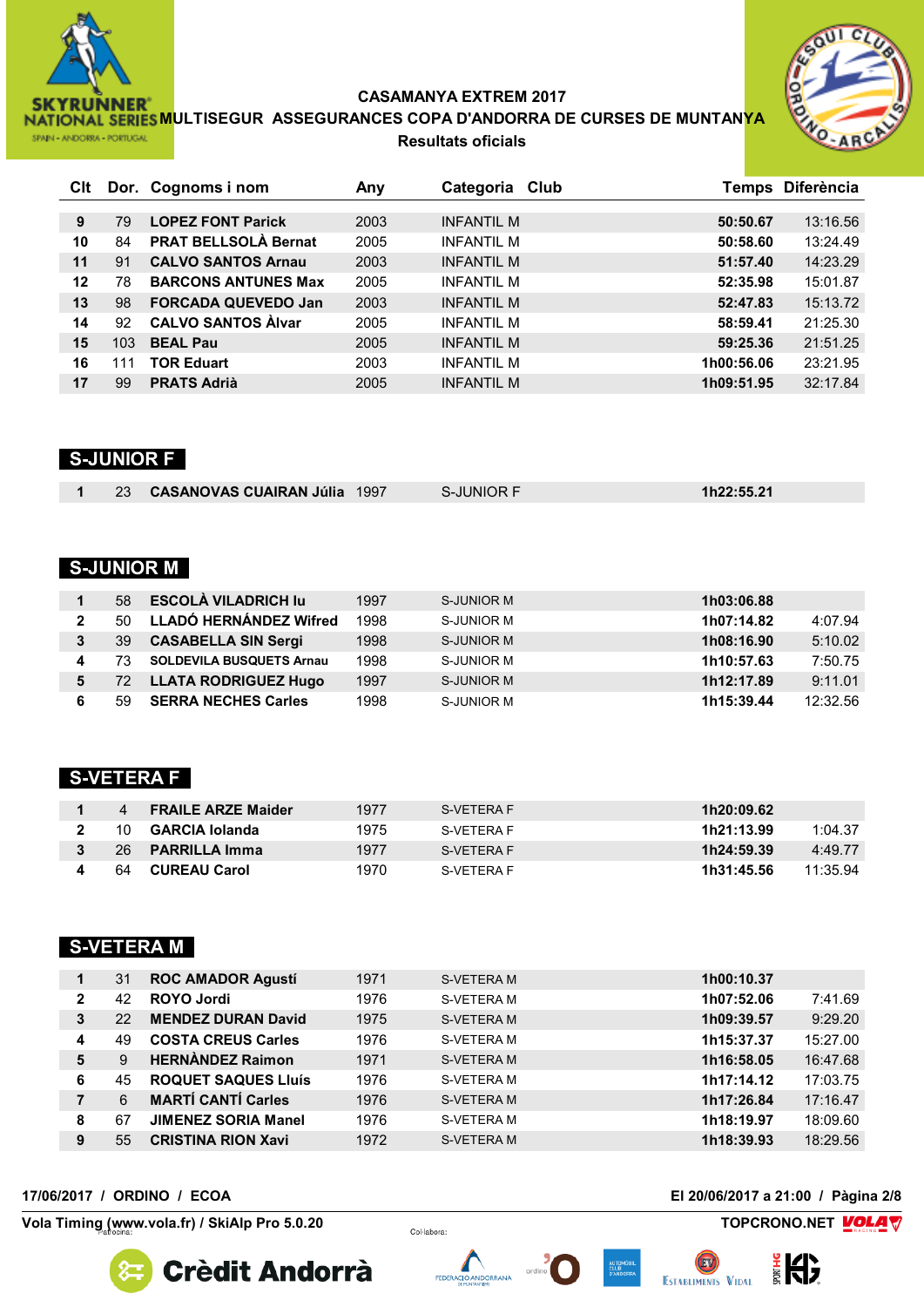

**NATIONAL SERIES MULTISEGUR ASSEGURANCES COPA D'ANDORRA DE CURSES DE MUNTANYA Resultats oficials**



| Clt               |             | Dor. Cognoms i nom             | Any  | Categoria Club                                                        |            | Temps Diferència |
|-------------------|-------------|--------------------------------|------|-----------------------------------------------------------------------|------------|------------------|
|                   |             |                                |      |                                                                       |            |                  |
| 10                | 57          | <b>CORREIA Pedro</b>           | 1977 | S-VETERA M                                                            | 1h19:33.92 | 19:23.55         |
| 11                | 68          | <b>PUJANTELL CABANAS Jordi</b> | 1974 | <b>S-VETERA M</b>                                                     | 1h22:38.21 | 22:27.84         |
| $12 \overline{ }$ | 17          | <b>HERREROS COZAR Ignasi</b>   | 1975 | S-VETERA M                                                            | 1h27:30.04 | 27:19.67         |
| 13                | 66          | <b>QUER GRAU Jonathan</b>      | 1977 | <b>S-VETERA M</b>                                                     | 1h31:46.37 | 31:36.00         |
| 14                | 51          | <b>VILA GALLÉN Albert</b>      | 1968 | <b>S-VETERA M</b>                                                     | 1h32:18.90 | 32:08.53         |
| 15                | 52          | <b>MATEO PROFITOS David</b>    | 1977 | S-VETERA M                                                            | 2h10:10.56 | 1h10:00.19       |
| 16                | 53          | <b>ALVAREZ FERNANDEZ Jose</b>  | 1971 | S-VETERA M                                                            | 2h24:29.00 | 1h24:18.63       |
|                   |             |                                |      |                                                                       |            |                  |
|                   | Absents (3) |                                |      |                                                                       |            |                  |
|                   |             |                                |      |                                                                       |            |                  |
|                   | 2           | <b>TEIXIDO Ferran</b>          | 1973 | S-VETERA M                                                            |            |                  |
|                   | $\sqrt{ }$  | TEIVIRA V                      | 1070 | $\bigcap$ $\bigcap$ $\bigcap$ $\bigcap$ $\bigcap$ $\bigcap$ $\bigcap$ |            |                  |

| 19 | <b>TEIXIDO Xavier</b>       | 1972 | S-VETERA M |
|----|-----------------------------|------|------------|
| 40 | <b>GIL RODRIGUEZ Jacint</b> | 1972 | S-VETERA M |

# **S-MASTER F**

| MILLAN SOLA Carme<br>1960<br>60<br><b>S-MASTER F</b> | 1h37:58.41 |
|------------------------------------------------------|------------|
|------------------------------------------------------|------------|

## **S-MASTER M**

| 1            | 15 | <b>FONT PUIG Carles</b>       | 1960 | <b>S-MASTER M</b> | 1h14:28.81 |          |
|--------------|----|-------------------------------|------|-------------------|------------|----------|
| $\mathbf{2}$ | 32 | <b>JUAN PARRA FALLA Taka</b>  | 1966 | <b>S-MASTER M</b> | 1h17:50.67 | 3:21.86  |
| 3            | 18 | <b>SINFREU MAYA Josep</b>     | 1964 | <b>S-MASTER M</b> | 1h19:13.28 | 4:44.47  |
| 4            | 16 | <b>REYES COMORERA Carles</b>  | 1965 | <b>S-MASTER M</b> | 1h19:41.77 | 5:12.96  |
| 5            | 13 | <b>LIGIER SERGE Gerard</b>    | 1961 | <b>S-MASTER M</b> | 1h25:54.77 | 11:25.96 |
| 6            | 25 | <b>APARISI RAMON Xavier</b>   | 1956 | <b>S-MASTER M</b> | 1h32:50.10 | 18:21.29 |
|              | 35 | <b>CARTANYA MARTI Joan</b>    | 1958 | <b>S-MASTER M</b> | 1h40:46.12 | 26:17.31 |
| 8            | 24 | <b>MORLAES MONTANE Pierre</b> | 1964 | <b>S-MASTER M</b> | 1h40:55.52 | 26:26.71 |
| 9            | 61 | <b>ROSAURO UTRILLA Manel</b>  | 1950 | <b>S-MASTER M</b> | 1h46:23.05 | 31:54.24 |
| 10           | 36 | <b>CALVO MAYOR Carlos</b>     | 1963 | <b>S-MASTER M</b> | 1h47:00.99 | 32:32.18 |

# **ABSOLUTA Dona**

|    |    | <b>ORGUÉ VILA Laura</b>        | 1986 | <b>SENIOR F</b>   | 1h08:51.95 |          |
|----|----|--------------------------------|------|-------------------|------------|----------|
| 2  | 4  | <b>FRAILE ARZE Maider</b>      | 1977 | S-VETERA F        | 1h20:09.62 | 11:17.67 |
| 3  | 10 | <b>GARCIA Iolanda</b>          | 1975 | S-VETERA F        | 1h21:13.99 | 12:22.04 |
| 4  | 29 | <b>SEGURA GOLFERICHS Alba</b>  | 1984 | <b>SENIOR F</b>   | 1h21:42.53 | 12:50.58 |
| 5  | 23 | <b>CASANOVAS CUAIRAN Júlia</b> | 1997 | S-JUNIOR F        | 1h22:55.21 | 14:03.26 |
| 6  | 14 | <b>ZUÑIGA GARCIA Silvia</b>    | 1985 | <b>SENIOR F</b>   | 1h23:57.07 | 15:05.12 |
|    | 26 | <b>PARRILLA Imma</b>           | 1977 | S-VETERA F        | 1h24:59.39 | 16:07.44 |
| 8  | 64 | <b>CUREAU Carol</b>            | 1970 | S-VETERA F        | 1h31:45.56 | 22:53.61 |
| 9  | 33 | <b>MARTINEZ PEREZ Jula</b>     | 1980 | <b>SENIOR F</b>   | 1h33:41.92 | 24:49.97 |
| 10 | 60 | <b>MILLAN SOLA Carme</b>       | 1960 | <b>S-MASTER F</b> | 1h37:58.41 | 29:06.46 |

#### **17/06/2017 / ORDINO / ECOA El 20/06/2017 a 21:00 / Pàgina 3/8**

**Vola Timing (www.vola.fr)** / SkiAlp Pro 5.0.20 *Collabora:* **TOPCRONO.NET** 



Lap<br>Soft







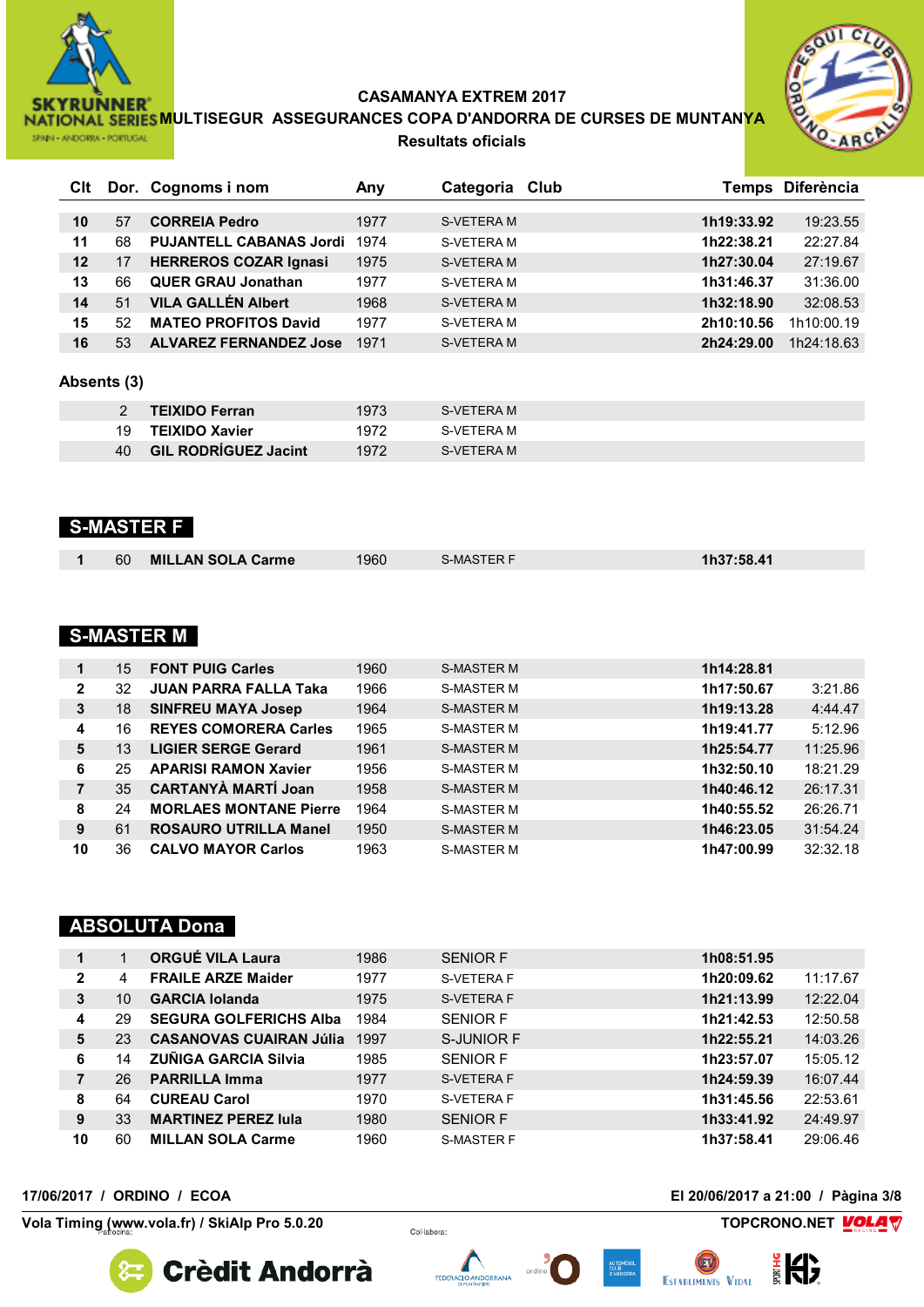

**NATIONAL SERIES MULTISEGUR ASSEGURANCES COPA D'ANDORRA DE CURSES DE MUNTANYA Resultats oficials**



|    |    | CIt Dor. Cognoms i nom  | Any  | Categoria Club  |            | Temps Diferència |
|----|----|-------------------------|------|-----------------|------------|------------------|
| 11 |    | <b>GARCIA BOIX Sara</b> | 1983 | <b>SENIOR F</b> | 1h43:22.29 | 34:30.34         |
| 12 | 5  | <b>FUSTER Ludmila</b>   | 1992 | SENIOR F        | 1h46:00.85 | 37:08.90         |
| 13 | 47 | NAVARRO ER-RAJY Eugènia | 1981 | <b>SENIOR F</b> | 2h10:04.49 | 1h01:12.54       |

#### **Absents (2)**

| <b>MEDEROS Maria</b> | 1978 | <b>SENIOR F</b> |
|----------------------|------|-----------------|
| 11 FUENTES Irene     | 1992 | <b>SENIOR F</b> |

# **ABSOLUTA Home**

| $\mathbf 1$             | 20 | <b>CARDONA Nil</b>                 | 1990 | <b>SENIOR M</b>   | 59:25.01   |          |
|-------------------------|----|------------------------------------|------|-------------------|------------|----------|
| $\mathbf{2}$            | 31 | <b>ROC AMADOR Agustí</b>           | 1971 | S-VETERA M        | 1h00:10.37 | 45.36    |
| $\overline{\mathbf{3}}$ | 34 | <b>ESPAÑÓ ANICETO Gerard</b>       | 1984 | <b>SENIOR M</b>   | 1h01:03.84 | 1:38.83  |
| 4                       | 48 | <b>PINSACH Marc</b>                | 1989 | <b>SENIOR M</b>   | 1h02:45.35 | 3:20.34  |
| 5                       | 30 | <b>ALÍS SANCHEZ Jordi</b>          | 1994 | <b>SENIOR M</b>   | 1h02:49.74 | 3:24.73  |
| 6                       | 58 | <b>ESCOLÀ VILADRICH lu</b>         | 1997 | S-JUNIOR M        | 1h03:06.88 | 3:41.87  |
| $\overline{7}$          | 41 | <b>ARENY Xavi</b>                  | 1990 | <b>SENIOR M</b>   | 1h04:14.59 | 4:49.58  |
| 8                       | 50 | LLADÓ HERNÁNDEZ Wifred             | 1998 | <b>S-JUNIOR M</b> | 1h07:14.82 | 7:49.81  |
| 9                       | 42 | <b>ROYO Jordi</b>                  | 1976 | S-VETERA M        | 1h07:52.06 | 8:27.05  |
| 10                      | 39 | <b>CASABELLA SIN Sergi</b>         | 1998 | <b>S-JUNIOR M</b> | 1h08:16.90 | 8:51.89  |
| 11                      | 28 | <b>ADRAN GURI Robert</b>           | 1981 | <b>SENIOR M</b>   | 1h09:03.89 | 9:38.88  |
| 12                      | 22 | <b>MENDEZ DURAN David</b>          | 1975 | S-VETERA M        | 1h09:39.57 | 10:14.56 |
| 13                      | 21 | <b>MARTIN MEDINA Gerber</b>        | 1985 | <b>SENIOR M</b>   | 1h10:13.17 | 10:48.16 |
| 14                      | 73 | <b>SOLDEVILA BUSQUETS Arnau</b>    | 1998 | <b>S-JUNIOR M</b> | 1h10:57.63 | 11:32.62 |
| 15                      | 43 | <b>JORBA MORROS Oscar</b>          | 1992 | <b>SENIOR M</b>   | 1h11:29.76 | 12:04.75 |
| 16                      | 37 | <b>BOLET ARAGONÈS Jordi</b>        | 1993 | <b>SENIOR M</b>   | 1h11:33.30 | 12:08.29 |
| 17                      | 72 | <b>LLATA RODRIGUEZ Hugo</b>        | 1997 | <b>S-JUNIOR M</b> | 1h12:17.89 | 12:52.88 |
| 18                      | 15 | <b>FONT PUIG Carles</b>            | 1960 | <b>S-MASTER M</b> | 1h14:28.81 | 15:03.80 |
| 19                      | 46 | <b>MARTINEZ BERGUILLO Josep Ma</b> | 1982 | <b>SENIOR M</b>   | 1h14:46.95 | 15:21.94 |
| 20                      | 49 | <b>COSTA CREUS Carles</b>          | 1976 | S-VETERA M        | 1h15:37.37 | 16:12.36 |
| 21                      | 59 | <b>SERRA NECHES Carles</b>         | 1998 | <b>S-JUNIOR M</b> | 1h15:39.44 | 16:14.43 |
| 22                      | 9  | <b>HERNANDEZ Raimon</b>            | 1971 | S-VETERA M        | 1h16:58.05 | 17:33.04 |
| 23                      | 45 | <b>ROQUET SAQUES Lluís</b>         | 1976 | S-VETERA M        | 1h17:14.12 | 17:49.11 |
| 24                      | 6  | <b>MARTÍ CANTÍ Carles</b>          | 1976 | S-VETERA M        | 1h17:26.84 | 18:01.83 |
| 25                      | 32 | <b>JUAN PARRA FALLA Taka</b>       | 1966 | <b>S-MASTER M</b> | 1h17:50.67 | 18:25.66 |
| 26                      | 67 | <b>JIMENEZ SORIA Manel</b>         | 1976 | S-VETERA M        | 1h18:19.97 | 18:54.96 |
| 27                      | 55 | <b>CRISTINA RION Xavi</b>          | 1972 | S-VETERA M        | 1h18:39.93 | 19:14.92 |
| 28                      | 18 | <b>SINFREU MAYA Josep</b>          | 1964 | <b>S-MASTER M</b> | 1h19:13.28 | 19:48.27 |
| 29                      | 57 | <b>CORREIA Pedro</b>               | 1977 | S-VETERA M        | 1h19:33.92 | 20:08.91 |
| 30                      | 16 | <b>REYES COMORERA Carles</b>       | 1965 | <b>S-MASTER M</b> | 1h19:41.77 | 20:16.76 |
| 31                      | 8  | <b>FERRER RIERA Josep</b>          | 1980 | <b>SENIOR M</b>   | 1h19:46.45 | 20:21.44 |
| 32                      | 54 | <b>MARTÍNEZ DELGADO Isma</b>       | 1983 | <b>SENIOR M</b>   | 1h19:47.40 | 20:22.39 |
| 33                      | 56 | <b>MARÍN RODRÍGUEZ Daniel</b>      | 1978 | <b>SENIOR M</b>   | 1h20:58.26 | 21:33.25 |
| 34                      | 38 | <b>PRIETO READ Euan</b>            | 1996 | <b>SENIOR M</b>   | 1h21:23.97 | 21:58.96 |
| 35                      | 44 | <b>SERRA PARAREDA Jordi</b>        | 1991 | <b>SENIOR M</b>   | 1h22:04.03 | 22:39.02 |

**Vola Timing (www.vola.fr)** / SkiAlp Pro 5.0.20 *Collabora:* **TOPCRONO.NET** 

**Crèdit Andorrà** 

**17/06/2017 / ORDINO / ECOA El 20/06/2017 a 21:00 / Pàgina 4/8**

Lap<br>Soft









EV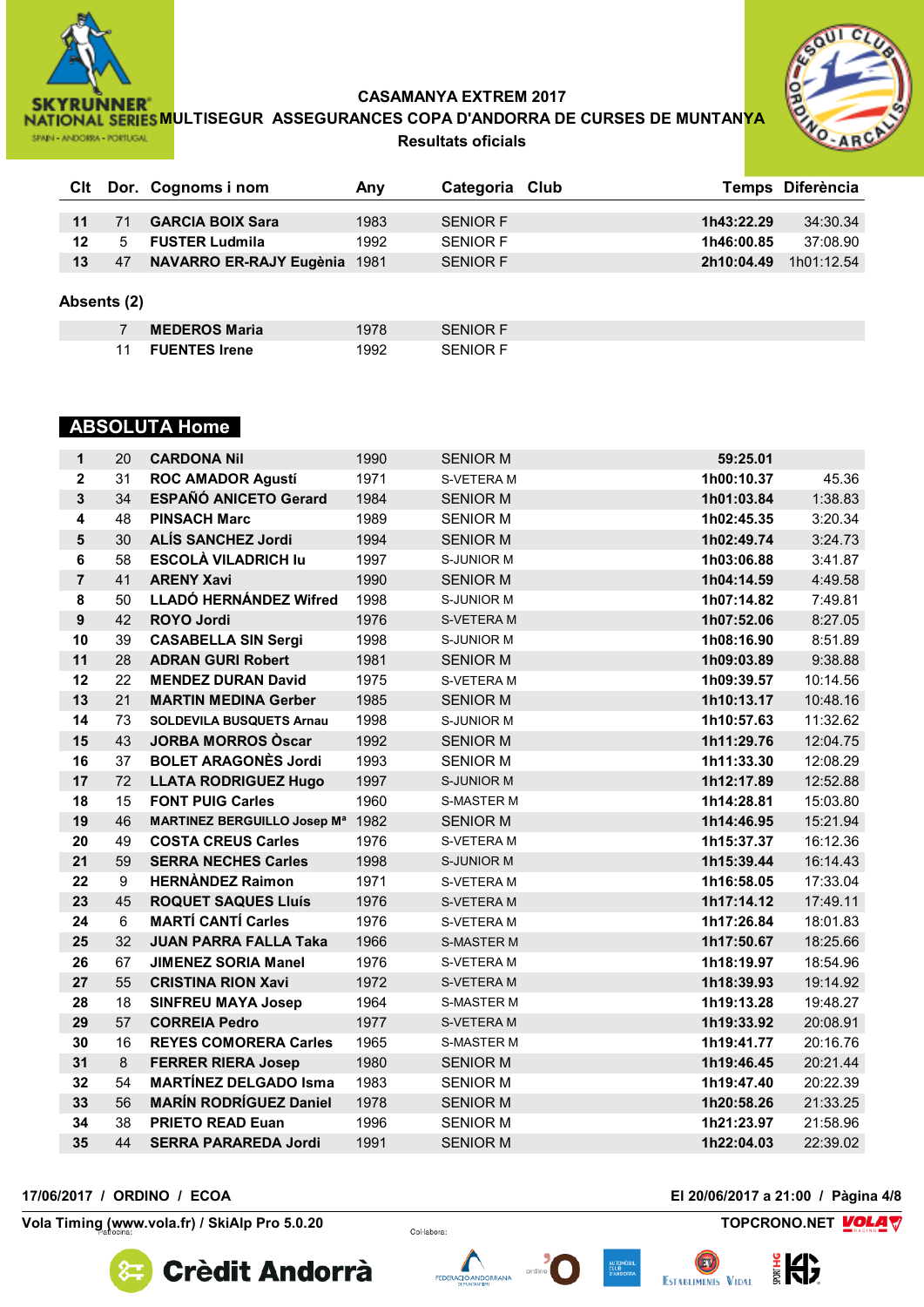

**NATIONAL SERIES MULTISEGUR ASSEGURANCES COPA D'ANDORRA DE CURSES DE MUNTANYA Resultats oficials**



| Clt |    | Dor. Cognoms i nom              | Any  | Categoria Club    |            | Temps Diferència |
|-----|----|---------------------------------|------|-------------------|------------|------------------|
|     |    |                                 |      |                   |            |                  |
| 36  | 68 | <b>PUJANTELL CABANAS Jordi</b>  | 1974 | <b>S-VETERA M</b> | 1h22:38.21 | 23:13.20         |
| 37  | 13 | <b>LIGIER SERGE Gerard</b>      | 1961 | <b>S-MASTER M</b> | 1h25:54.77 | 26:29.76         |
| 38  | 69 | <b>PINCHON Vincent</b>          | 1978 | <b>SENIOR M</b>   | 1h27:17.31 | 27:52.30         |
| 39  | 17 | <b>HERREROS COZAR Ignasi</b>    | 1975 | S-VETERA M        | 1h27:30.04 | 28:05.03         |
| 40  | 27 | <b>CANUT FONT Bernat</b>        | 1989 | <b>SENIOR M</b>   | 1h28:21.34 | 28:56.33         |
| 41  | 65 | <b>AUSAS ISERN Pol</b>          | 1992 | <b>SENIOR M</b>   | 1h29:56.74 | 30:31.73         |
| 42  | 70 | <b>MENIER POVOA Mario Rui</b>   | 1983 | <b>SENIOR M</b>   | 1h30:47.09 | 31:22.08         |
| 43  | 66 | <b>QUER GRAU Jonathan</b>       | 1977 | S-VETERA M        | 1h31:46.37 | 32:21.36         |
| 44  | 51 | <b>VILA GALLÉN Albert</b>       | 1968 | <b>S-VETERA M</b> | 1h32:18.90 | 32:53.89         |
| 45  | 25 | <b>APARISI RAMON Xavier</b>     | 1956 | <b>S-MASTER M</b> | 1h32:50.10 | 33:25.09         |
| 46  | 62 | <b>JANÉ ARENY Blai</b>          | 1981 | <b>SENIOR M</b>   | 1h37:26.61 | 38:01.60         |
| 47  | 63 | <b>PINTO PEDRO Jorge Miquel</b> | 1994 | <b>SENIOR M</b>   | 1h40:28.05 | 41:03.04         |
| 48  | 35 | <b>CARTANYÀ MARTÍ Joan</b>      | 1958 | <b>S-MASTER M</b> | 1h40:46.12 | 41:21.11         |
| 49  | 24 | <b>MORLAES MONTANE Pierre</b>   | 1964 | <b>S-MASTER M</b> | 1h40:55.52 | 41:30.51         |
| 50  | 61 | <b>ROSAURO UTRILLA Manel</b>    | 1950 | <b>S-MASTER M</b> | 1h46:23.05 | 46:58.04         |
| 51  | 36 | <b>CALVO MAYOR Carlos</b>       | 1963 | <b>S-MASTER M</b> | 1h47:00.99 | 47:35.98         |
| 52  | 52 | <b>MATEO PROFITOS David</b>     | 1977 | <b>S-VETERA M</b> | 2h10:10.56 | 1h10:45.55       |
| 53  | 53 | <b>ALVAREZ FERNANDEZ Jose</b>   | 1971 | S-VETERA M        | 2h24:29.00 | 1h25:03.99       |

### **Absents (4)**

| 2  | <b>TEIXIDO Ferran</b>       | 1973 | S-VETERA M |
|----|-----------------------------|------|------------|
| 12 | REDOLAD GARCIA Pol Makuri   | 1991 | SFNIOR M   |
| 19 | <b>TEIXIDO Xavier</b>       | 1972 | S-VETERA M |
| 40 | <b>GIL RODRIGUEZ Jacint</b> | 1972 | S-VETERA M |

### **Abandons (1)**

| <b>TERMES Marc</b> | 1982 |
|--------------------|------|

### **Circuit clàssic Dona**

| 1            | 106. | <b>SINFREU ALDUCIN Andrea</b>   | 2001 | CADET F           | 46:15.90   |          |
|--------------|------|---------------------------------|------|-------------------|------------|----------|
| $\mathbf{2}$ | 94   | <b>MORRAL FERRANDIS Mariona</b> | 2002 | CADET F           | 51:43.97   | 5:28.07  |
| 3            | 88   | <b>BEDEL ABELLEIRA Lara</b>     | 2002 | CADET F           | 52:08.66   | 5:52.76  |
| 4            | 81   | <b>FERRANDO LORENZO Ona</b>     | 2002 | <b>CADET F</b>    | 52:44.38   | 6:28.48  |
| 5            | 87   | <b>RAFFAELLI Franceca</b>       | 2004 | <b>INFANTIL F</b> | 55:36.53   | 9:20.63  |
| 6            | 102  | <b>CASTILLO PEREZ Alba</b>      | 2001 | CADET F           | 59:05.66   | 12:49.76 |
| 7            | 85   | POU OLIVÉ Fiona                 | 2005 | <b>INFANTIL F</b> | 1h03:27.89 | 17:11.99 |
| 8            | 86   | <b>OLIVÉ OBIOLS Sandra</b>      | 1899 |                   | 1h03:31.90 | 17:16.00 |
| 9            | 105  | <b>ESTRUGA SANS Inua</b>        | 2003 | <b>INFANTIL F</b> | 1h07:43.39 | 21:27.49 |
| 10           | 77   | <b>BARCONS ANTUNES Júlia</b>    | 2005 | <b>INFANTIL F</b> | 1h08:55.21 | 22:39.31 |
| 11           | 93   | <b>BORRELL PAGES Blanca</b>     | 2005 | <b>INFANTIL F</b> | 1h08:59.95 | 22:44.05 |

#### **Absents (1)**

**CAMINAL SANTURÉ Jordina** 2003 INFANTIL F

**Crèdit Andorrà** 

FEDERACIÓ ANDORRANA

#### **17/06/2017 / ORDINO / ECOA El 20/06/2017 a 21:00 / Pàgina 5/8**

**Vola Timing (www.vola.fr)** / SkiAlp Pro 5.0.20 *Collabora:* **TOPCRONO.NET** 





**ESTABLIMENTS VIDAL**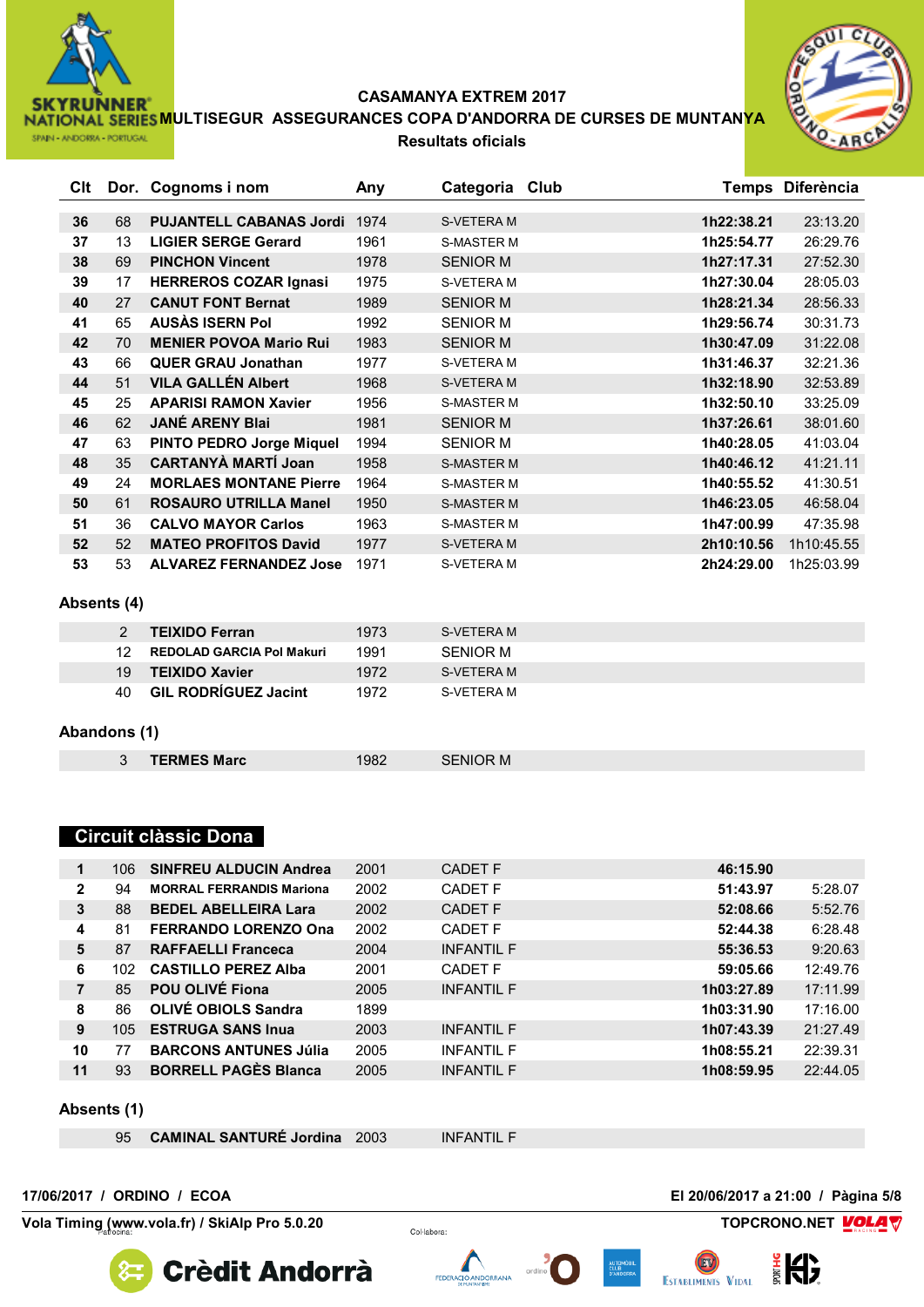

**NATIONAL SERIES MULTISEGUR ASSEGURANCES COPA D'ANDORRA DE CURSES DE MUNTANYA Resultats oficials**



| Clt              |     | Dor. Cognoms i nom             | Any  | Categoria Club    |            | Temps Diferència |
|------------------|-----|--------------------------------|------|-------------------|------------|------------------|
|                  |     |                                |      |                   |            |                  |
|                  |     | <b>Circuit clàssic Home</b>    |      |                   |            |                  |
|                  |     |                                |      |                   |            |                  |
| $\mathbf 1$      | 100 | <b>PRAT BELLSOLÀ Marcel</b>    | 2000 | <b>CADET M</b>    | 37:33.43   |                  |
| $\mathbf{2}$     | 109 | <b>OLM ROUPPERT Oriol</b>      | 2003 | <b>INFANTIL M</b> | 37:34.11   | 0.68             |
| 3                | 110 | <b>BOLTAS PUIGDEMASSA Pere</b> | 2004 | <b>INFANTIL M</b> | 37:39.32   | 5.89             |
| 4                | 108 | <b>MOURET Lucas</b>            | 2000 | <b>CADET M</b>    | 40:16.64   | 2:43.21          |
| 5                | 101 | ROGÉ ROYO Gerard               | 2001 | <b>CADET M</b>    | 40:27.96   | 2:54.53          |
| 6                | 83  | <b>FERRARI ROGÉ Robert</b>     | 2002 | CADET M           | 42:11.19   | 4:37.76          |
| $\overline{7}$   | 107 | <b>ESQUIROL Lucas</b>          | 2000 | <b>CADET M</b>    | 42:40.40   | 5:06.97          |
| 8                | 90  | <b>BAQUE Valentin</b>          | 2002 | <b>CADET M</b>    | 42:59.48   | 5:26.05          |
| $\boldsymbol{9}$ | 112 | <b>ROGÉ ROYO David</b>         | 2003 | <b>INFANTIL M</b> | 44:13.81   | 6:40.38          |
| 10               | 89  | SEBASTIÀ BELLOBÍ Oriol         | 2001 | <b>CADET M</b>    | 46:16.76   | 8:43.33          |
| 11               | 104 | <b>ESTRUGA SANS Pirmin</b>     | 2005 | <b>INFANTIL M</b> | 47:59.72   | 10:26.29         |
| 12               | 80  | <b>POU OLIVE Nil</b>           | 2004 | <b>INFANTIL M</b> | 49:16.63   | 11:43.20         |
| 13               | 76  | <b>GAUTHIER DIET Hugo</b>      | 2005 | <b>INFANTIL M</b> | 50:14.29   | 12:40.86         |
| 14               | 97  | PELLICER HERNÁNDEZ David       | 2004 | <b>INFANTIL M</b> | 50:28.27   | 12:54.84         |
| 15               | 96  | <b>EBRI MOLINA Èric</b>        | 2005 | <b>INFANTIL M</b> | 50:28.48   | 12:55.05         |
| 16               | 79  | <b>LOPEZ FONT Parick</b>       | 2003 | <b>INFANTIL M</b> | 50:50.67   | 13:17.24         |
| 17               | 84  | <b>PRAT BELLSOLÀ Bernat</b>    | 2005 | <b>INFANTIL M</b> | 50:58.60   | 13:25.17         |
| 18               | 114 | <b>RUBIO ARGILÈS Marc</b>      | 2006 | <b>ALEVIM</b>     | 51:28.06   | 13:54.63         |
| 19               | 91  | <b>CALVO SANTOS Arnau</b>      | 2003 | <b>INFANTIL M</b> | 51:57.40   | 14:23.97         |
| 20               | 78  | <b>BARCONS ANTUNES Max</b>     | 2005 | <b>INFANTIL M</b> | 52:35.98   | 15:02.55         |
| 21               | 98  | <b>FORCADA QUEVEDO Jan</b>     | 2003 | <b>INFANTIL M</b> | 52:47.83   | 15:14.40         |
| 22               | 75  | <b>PRATS TO Biel</b>           | 2002 | <b>CADET M</b>    | 56:28.46   | 18:55.03         |
| 23               | 92  | <b>CALVO SANTOS Alvar</b>      | 2005 | <b>INFANTIL M</b> | 58:59.41   | 21:25.98         |
| 24               | 103 | <b>BEAL Pau</b>                | 2005 | <b>INFANTIL M</b> | 59:25.36   | 21:51.93         |
| 25               | 111 | <b>TOR Eduart</b>              | 2003 | <b>INFANTIL M</b> | 1h00:56.06 | 23:22.63         |
| 26               | 113 | <b>MITJANA Marc</b>            | 1890 |                   | 1h03:50.62 | 26:17.19         |
| 27               | 82  | <b>FERRANDO LORENZO Hasier</b> | 2000 | <b>CADET M</b>    | 1h06:50.90 | 29:17.47         |
| 28               | 99  | <b>PRATS Adrià</b>             | 2005 | <b>INFANTIL M</b> | 1h09:51.95 | 32:18.52         |
|                  |     |                                |      |                   |            |                  |

### **Circuit extrem Dona**

| 1  |    | <b>ORGUÉ VILA Laura</b>        | 1986 | <b>SENIOR F</b>   | 1h08:51.95 |          |
|----|----|--------------------------------|------|-------------------|------------|----------|
| 2  | 4  | <b>FRAILE ARZE Maider</b>      | 1977 | S-VETERA F        | 1h20:09.62 | 11:17.67 |
| 3  | 10 | <b>GARCIA Iolanda</b>          | 1975 | <b>S-VETERA F</b> | 1h21:13.99 | 12:22.04 |
| 4  | 29 | <b>SEGURA GOLFERICHS Alba</b>  | 1984 | <b>SENIOR F</b>   | 1h21:42.53 | 12:50.58 |
| 5  | 23 | <b>CASANOVAS CUAIRAN Júlia</b> | 1997 | S-JUNIOR F        | 1h22:55.21 | 14:03.26 |
| 6  | 14 | <b>ZUÑIGA GARCIA Silvia</b>    | 1985 | <b>SENIOR F</b>   | 1h23:57.07 | 15:05.12 |
| 7  | 26 | <b>PARRILLA Imma</b>           | 1977 | S-VETERA F        | 1h24:59.39 | 16:07.44 |
| 8  | 64 | <b>CUREAU Carol</b>            | 1970 | S-VETERA F        | 1h31:45.56 | 22:53.61 |
| 9  | 33 | <b>MARTINEZ PEREZ Jula</b>     | 1980 | <b>SENIOR F</b>   | 1h33:41.92 | 24:49.97 |
| 10 | 60 | <b>MILLAN SOLA Carme</b>       | 1960 | <b>S-MASTER F</b> | 1h37:58.41 | 29:06.46 |
| 11 | 71 | <b>GARCIA BOIX Sara</b>        | 1983 | <b>SENIOR F</b>   | 1h43:22.29 | 34:30.34 |
| 12 | 5  | <b>FUSTER Ludmila</b>          | 1992 | <b>SENIOR F</b>   | 1h46:00.85 | 37:08.90 |
|    |    |                                |      |                   |            |          |

**Vola Timing (www.vola.fr)** / SkiAlp Pro 5.0.20 *Collabora:* **TOPCRONO.NET** 

**17/06/2017 / ORDINO / ECOA El 20/06/2017 a 21:00 / Pàgina 6/8**

Lap<br>Soft

**Crèdit Andorrà** 







EV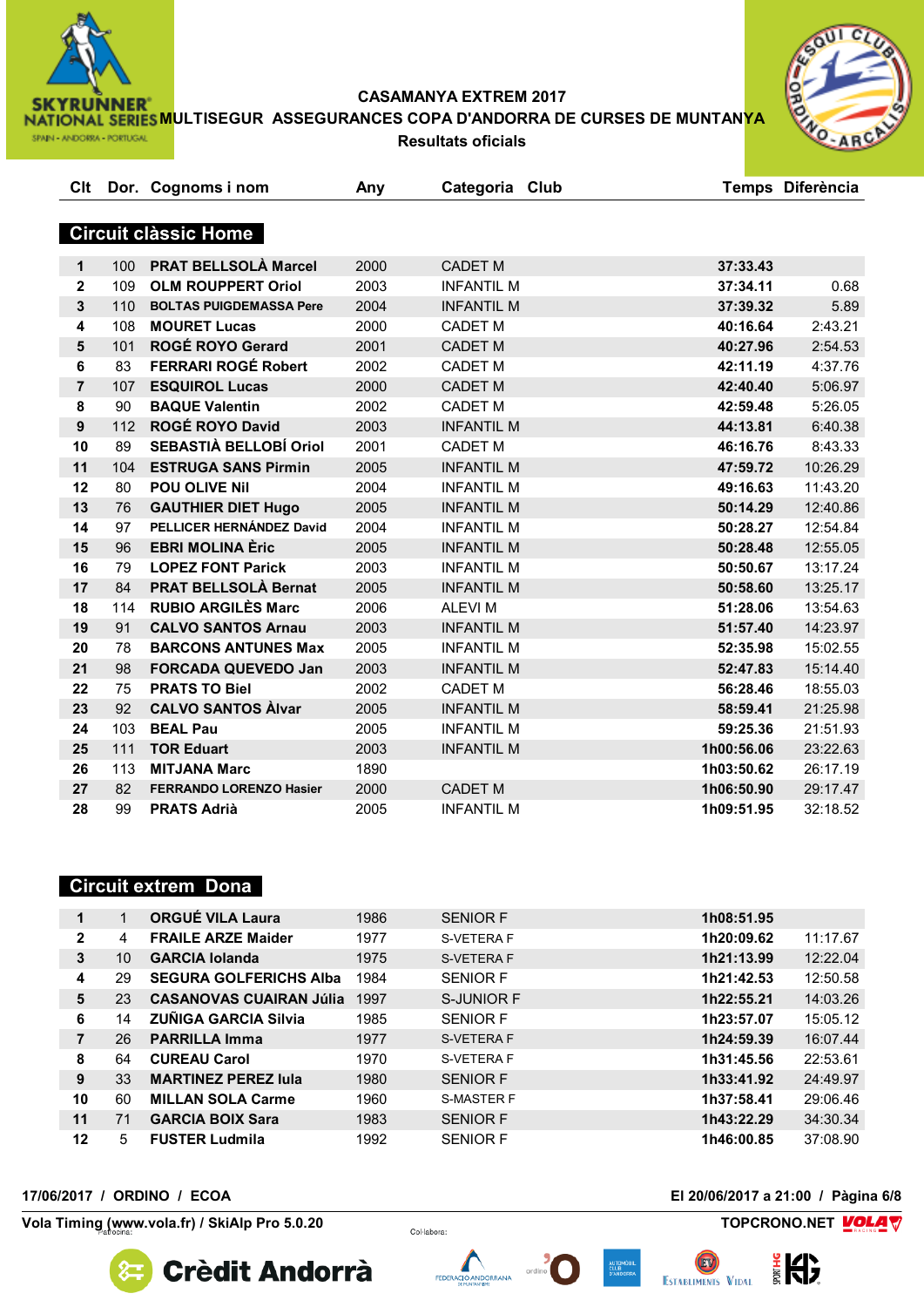

**NATIONAL SERIES MULTISEGUR ASSEGURANCES COPA D'ANDORRA DE CURSES DE MUNTANYA Resultats oficials**



| CIt |             | Dor. Cognoms i nom           | Anv  | Categoria Club  |            | Temps Diferència |
|-----|-------------|------------------------------|------|-----------------|------------|------------------|
| 13  | 47          | NAVARRO ER-RAJY Eugènia 1981 |      | <b>SENIOR F</b> | 2h10:04.49 | 1h01:12.54       |
|     |             |                              |      |                 |            |                  |
|     | Absents (2) |                              |      |                 |            |                  |
|     |             | <b>MEDEROS Maria</b>         | 1978 | <b>SENIOR F</b> |            |                  |
|     |             | <b>FUENTES Irene</b>         | 1992 | <b>SENIOR F</b> |            |                  |

# **Circuit extrem Home**

| 1                       | 20 | <b>CARDONA Nil</b>                 | 1990 | <b>SENIOR M</b>   | 59:25.01   |          |
|-------------------------|----|------------------------------------|------|-------------------|------------|----------|
| $\overline{\mathbf{2}}$ | 31 | <b>ROC AMADOR Agustí</b>           | 1971 | S-VETERA M        | 1h00:10.37 | 45.36    |
| $\overline{\mathbf{3}}$ | 34 | <b>ESPAÑÓ ANICETO Gerard</b>       | 1984 | <b>SENIOR M</b>   | 1h01:03.84 | 1:38.83  |
| 4                       | 48 | <b>PINSACH Marc</b>                | 1989 | <b>SENIOR M</b>   | 1h02:45.35 | 3:20.34  |
| $5\phantom{1}$          | 30 | <b>ALÍS SANCHEZ Jordi</b>          | 1994 | <b>SENIOR M</b>   | 1h02:49.74 | 3:24.73  |
| 6                       | 58 | <b>ESCOLÀ VILADRICH lu</b>         | 1997 | S-JUNIOR M        | 1h03:06.88 | 3:41.87  |
| $\overline{7}$          | 41 | <b>ARENY Xavi</b>                  | 1990 | <b>SENIOR M</b>   | 1h04:14.59 | 4:49.58  |
| 8                       | 50 | LLADÓ HERNÁNDEZ Wifred             | 1998 | S-JUNIOR M        | 1h07:14.82 | 7:49.81  |
| 9                       | 42 | <b>ROYO Jordi</b>                  | 1976 | S-VETERA M        | 1h07:52.06 | 8:27.05  |
| 10                      | 39 | <b>CASABELLA SIN Sergi</b>         | 1998 | S-JUNIOR M        | 1h08:16.90 | 8:51.89  |
| 11                      | 28 | <b>ADRAN GURI Robert</b>           | 1981 | <b>SENIOR M</b>   | 1h09:03.89 | 9:38.88  |
| 12                      | 22 | <b>MENDEZ DURAN David</b>          | 1975 | S-VETERA M        | 1h09:39.57 | 10:14.56 |
| 13                      | 21 | <b>MARTIN MEDINA Gerber</b>        | 1985 | <b>SENIOR M</b>   | 1h10:13.17 | 10:48.16 |
| 14                      | 73 | <b>SOLDEVILA BUSQUETS Arnau</b>    | 1998 | S-JUNIOR M        | 1h10:57.63 | 11:32.62 |
| 15                      | 43 | <b>JORBA MORROS Oscar</b>          | 1992 | <b>SENIOR M</b>   | 1h11:29.76 | 12:04.75 |
| 16                      | 37 | <b>BOLET ARAGONÈS Jordi</b>        | 1993 | <b>SENIOR M</b>   | 1h11:33.30 | 12:08.29 |
| 17                      | 72 | <b>LLATA RODRIGUEZ Hugo</b>        | 1997 | <b>S-JUNIOR M</b> | 1h12:17.89 | 12:52.88 |
| 18                      | 15 | <b>FONT PUIG Carles</b>            | 1960 | <b>S-MASTER M</b> | 1h14:28.81 | 15:03.80 |
| 19                      | 46 | <b>MARTINEZ BERGUILLO Josep Ma</b> | 1982 | <b>SENIOR M</b>   | 1h14:46.95 | 15:21.94 |
| 20                      | 49 | <b>COSTA CREUS Carles</b>          | 1976 | S-VETERA M        | 1h15:37.37 | 16:12.36 |
| 21                      | 59 | <b>SERRA NECHES Carles</b>         | 1998 | <b>S-JUNIOR M</b> | 1h15:39.44 | 16:14.43 |
| 22                      | 9  | <b>HERNANDEZ Raimon</b>            | 1971 | S-VETERA M        | 1h16:58.05 | 17:33.04 |
| 23                      | 45 | <b>ROQUET SAQUES Lluís</b>         | 1976 | S-VETERA M        | 1h17:14.12 | 17:49.11 |
| 24                      | 6  | <b>MARTÍ CANTÍ Carles</b>          | 1976 | S-VETERA M        | 1h17:26.84 | 18:01.83 |
| 25                      | 32 | <b>JUAN PARRA FALLA Taka</b>       | 1966 | <b>S-MASTER M</b> | 1h17:50.67 | 18:25.66 |
| 26                      | 67 | <b>JIMENEZ SORIA Manel</b>         | 1976 | S-VETERA M        | 1h18:19.97 | 18:54.96 |
| 27                      | 55 | <b>CRISTINA RION Xavi</b>          | 1972 | <b>S-VETERA M</b> | 1h18:39.93 | 19:14.92 |
| 28                      | 18 | <b>SINFREU MAYA Josep</b>          | 1964 | <b>S-MASTER M</b> | 1h19:13.28 | 19:48.27 |
| 29                      | 57 | <b>CORREIA Pedro</b>               | 1977 | S-VETERA M        | 1h19:33.92 | 20:08.91 |
| 30                      | 16 | <b>REYES COMORERA Carles</b>       | 1965 | S-MASTER M        | 1h19:41.77 | 20:16.76 |
| 31                      | 8  | <b>FERRER RIERA Josep</b>          | 1980 | <b>SENIOR M</b>   | 1h19:46.45 | 20:21.44 |
| 32                      | 54 | <b>MARTÍNEZ DELGADO Isma</b>       | 1983 | <b>SENIOR M</b>   | 1h19:47.40 | 20:22.39 |
| 33                      | 56 | <b>MARÍN RODRÍGUEZ Daniel</b>      | 1978 | <b>SENIOR M</b>   | 1h20:58.26 | 21:33.25 |
| 34                      | 38 | <b>PRIETO READ Euan</b>            | 1996 | <b>SENIOR M</b>   | 1h21:23.97 | 21:58.96 |
| 35                      | 44 | <b>SERRA PARAREDA Jordi</b>        | 1991 | <b>SENIOR M</b>   | 1h22:04.03 | 22:39.02 |
| 36                      | 68 | <b>PUJANTELL CABANAS Jordi</b>     | 1974 | S-VETERA M        | 1h22:38.21 | 23:13.20 |
| 37                      | 13 | <b>LIGIER SERGE Gerard</b>         | 1961 | <b>S-MASTER M</b> | 1h25:54.77 | 26:29.76 |

**17/06/2017 / ORDINO / ECOA El 20/06/2017 a 21:00 / Pàgina 7/8**

**Vola Timing (www.vola.fr)** / SkiAlp Pro 5.0.20 *Collabora:* **TOPCRONO.NET** 









EV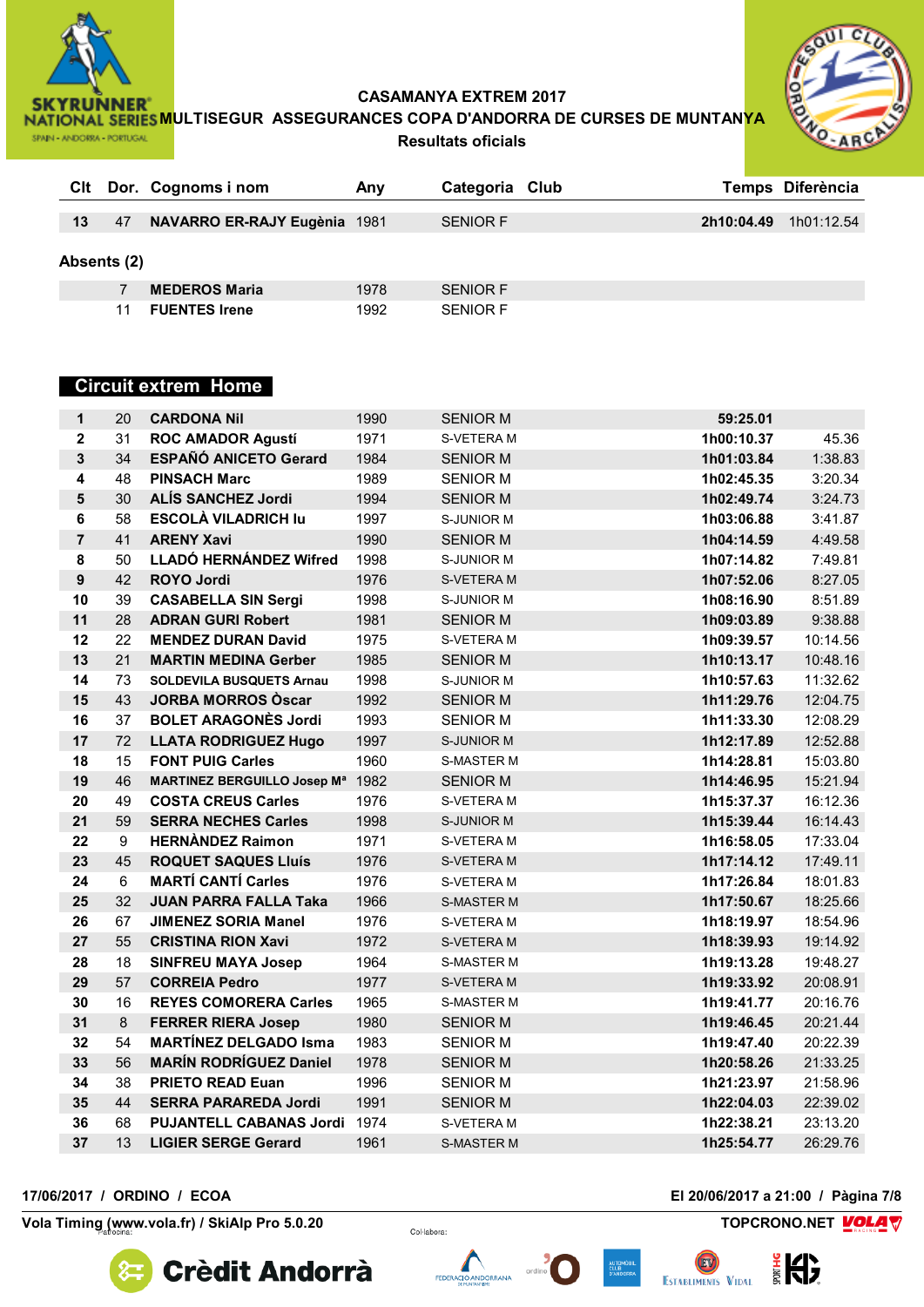

**NATIONAL SERIES MULTISEGUR ASSEGURANCES COPA D'ANDORRA DE CURSES DE MUNTANYA** SPAIN - ANDORRA - PORTUGAL **Resultats oficials**



| Clt |    | Dor. Cognoms i nom              | Any  | Categoria Club    |            | Temps Diferència |
|-----|----|---------------------------------|------|-------------------|------------|------------------|
|     |    |                                 |      |                   |            |                  |
| 38  | 69 | <b>PINCHON Vincent</b>          | 1978 | <b>SENIOR M</b>   | 1h27:17.31 | 27:52.30         |
| 39  | 17 | <b>HERREROS COZAR Ignasi</b>    | 1975 | S-VETERA M        | 1h27:30.04 | 28:05.03         |
| 40  | 27 | <b>CANUT FONT Bernat</b>        | 1989 | <b>SENIOR M</b>   | 1h28:21.34 | 28:56.33         |
| 41  | 65 | <b>AUSAS ISERN Pol</b>          | 1992 | <b>SENIOR M</b>   | 1h29:56.74 | 30:31.73         |
| 42  | 70 | <b>MENIER POVOA Mario Rui</b>   | 1983 | <b>SENIOR M</b>   | 1h30:47.09 | 31:22.08         |
| 43  | 66 | <b>QUER GRAU Jonathan</b>       | 1977 | S-VETERA M        | 1h31:46.37 | 32:21.36         |
| 44  | 51 | <b>VILA GALLÉN Albert</b>       | 1968 | S-VETERA M        | 1h32:18.90 | 32:53.89         |
| 45  | 25 | <b>APARISI RAMON Xavier</b>     | 1956 | <b>S-MASTER M</b> | 1h32:50.10 | 33:25.09         |
| 46  | 62 | <b>JANÉ ARENY Blai</b>          | 1981 | <b>SENIOR M</b>   | 1h37:26.61 | 38:01.60         |
| 47  | 63 | <b>PINTO PEDRO Jorge Miquel</b> | 1994 | <b>SENIOR M</b>   | 1h40:28.05 | 41:03.04         |
| 48  | 35 | <b>CARTANYÀ MARTÍ Joan</b>      | 1958 | <b>S-MASTER M</b> | 1h40:46.12 | 41:21.11         |
| 49  | 24 | <b>MORLAES MONTANE Pierre</b>   | 1964 | <b>S-MASTER M</b> | 1h40:55.52 | 41:30.51         |
| 50  | 61 | <b>ROSAURO UTRILLA Manel</b>    | 1950 | <b>S-MASTER M</b> | 1h46:23.05 | 46:58.04         |
| 51  | 36 | <b>CALVO MAYOR Carlos</b>       | 1963 | <b>S-MASTER M</b> | 1h47:00.99 | 47:35.98         |
| 52  | 52 | <b>MATEO PROFITOS David</b>     | 1977 | S-VETERA M        | 2h10:10.56 | 1h10:45.55       |
| 53  | 53 | <b>ALVAREZ FERNANDEZ Jose</b>   | 1971 | S-VETERA M        | 2h24:29.00 | 1h25:03.99       |

### **Absents (4)**

|     | <b>TEIXIDO Ferran</b>            | 1973 | S-VFTFRA M |
|-----|----------------------------------|------|------------|
| 12. | <b>REDOLAD GARCIA Pol Makuri</b> | 1991 | SENIOR M   |
| 19  | <b>TEIXIDO Xavier</b>            | 1972 | S-VETERA M |
| 40. | <b>GIL RODRÍGUEZ Jacint</b>      | 1972 | S-VETERA M |

### **Abandons (1)**

| <b>TERMES Marc</b> | 1982 | <b>SENIOR M</b> |  |
|--------------------|------|-----------------|--|
|--------------------|------|-----------------|--|

**17/06/2017 / ORDINO / ECOA El 20/06/2017 a 21:00 / Pàgina 8/8**

**Vola Timing (www.vola.fr)** / SkiAlp Pro 5.0.20 *Collabora:* **TOPCRONO.NET** 









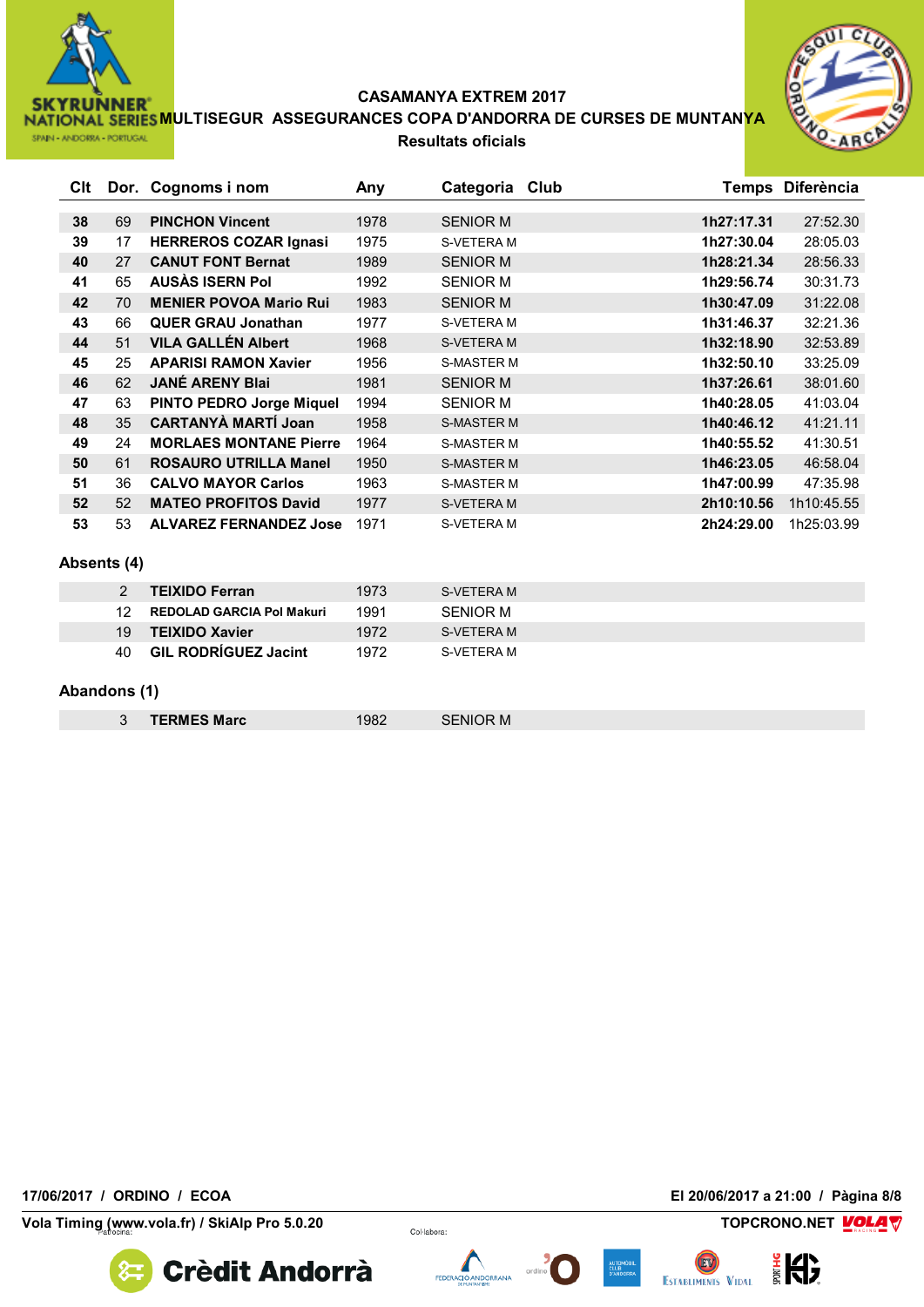

**CASAMANYA MINI EXTREM 2017** 

<mark>HISEGU</mark>R ASSEGURANCES COPA D'ANDORRA DE CURSES DE<mark>:</mark>

### **Resultats oficiosos**

| $c_{L}$<br>60   |
|-----------------|
| <b>MUNTANYA</b> |

| Clt          |                    | Dor. Cognoms i nom                     | Any  | Categoria     | Club | <b>Temps</b> | <b>Diferència</b> |
|--------------|--------------------|----------------------------------------|------|---------------|------|--------------|-------------------|
|              |                    |                                        |      |               |      |              |                   |
|              | <b>ALEVI F</b>     |                                        |      |               |      |              |                   |
| 1            | 134                | PELLICER HERNÁNDEZ Paula               | 2006 | <b>ALEVIF</b> |      | 16.10        |                   |
| $\mathbf{2}$ | 119                | <b>GOUARRÉ RIBA Chloé</b>              | 2006 | <b>ALEVIF</b> |      | 18.33        | 2.23              |
| 3            | 139                | <b>LEDESMA Emma</b>                    | 2007 | <b>ALEVIF</b> |      | 19.02        | 2.92              |
| 3            | 129                | <b>RAFEL DEL RINCON Emma</b>           | 2007 | <b>ALEVIF</b> |      | 19.02        | 2.92              |
| 3            | 127                | <b>ELSON VARELA Aitana</b>             | 2007 | <b>ALEVIF</b> |      | 19.02        | 2.92              |
| Absents (1)  |                    |                                        |      |               |      |              |                   |
|              | 121                | <b>DURO GILABERT Kyra</b>              | 2007 | <b>ALEVIF</b> |      |              |                   |
|              | <b>ALEVIM</b>      |                                        |      |               |      |              |                   |
| $\mathbf 1$  | 115                | <b>MARTÍNEZ CLAVERIA Salvador</b> 2006 |      | <b>ALEVIM</b> |      | 12.55        |                   |
| $\mathbf{2}$ | 118                | <b>GOUARRÉ RIBA Marc</b>               | 2007 | <b>ALEVIM</b> |      | 14.59        | 2.04              |
| 3            | 136                | <b>VILA LODGE Max</b>                  | 2006 | <b>ALEVIM</b> |      | 15.53        | 2.98              |
| 4            | 137                | <b>VILA LODGE Guillem</b>              | 2007 | <b>ALEVIM</b> |      | 16.09        | 3.54              |
| 5            | 128                | <b>PREGAL BARRAGAN Joel</b>            | 2007 | <b>ALEVIM</b> |      | 18.41        | 5.86              |
| Absents (1)  |                    |                                        |      |               |      |              |                   |
|              | 116                | <b>LOPEZ FONT Axel</b>                 | 2006 | <b>ALEVIM</b> |      |              |                   |
|              | <b>PRE ALEVI F</b> |                                        |      |               |      |              |                   |

| <b>DURO GILABERT Emma</b><br>122   | 2009 | PRE ALFVLF | 17.00    |          |
|------------------------------------|------|------------|----------|----------|
| 125 ORDOÑEZ LEDESMA Aina           | 2009 | PRE ALFVLF | 30:41.00 | 30:24.00 |
| <b>BABOT ADELLACH Joana</b><br>124 | 2009 | PRE ALEVLE | 30:50.00 | 30:33.00 |

### **PRE ALEVI M**

|              | 123 | <b>BABOT ADELLACH Guillem</b>   | 2008 | PRE ALEVI M       | 16.00    |          |
|--------------|-----|---------------------------------|------|-------------------|----------|----------|
| $\mathbf{2}$ | 144 | <b>SINFREU MAYA Eric</b>        | 2008 | PRE ALEVI M       | 16.50    | 0.50     |
| 3            | 143 | <b>ESTRUGA SANS Nirek</b>       | 2008 | PRE ALEVI M       | 17.10    | 1.10     |
| 4            | 131 | <b>VILA FERNANDEZ Roc</b>       | 2010 | PRE ALEVI M       | 17.15    | 1.15     |
| 5            | 130 | <b>POUJARNISCLE MASCORT Jan</b> | 2010 | PRE ALEVI M       | 17.35    | 1.35     |
| 6            | 132 | <b>ORIOL TERMES Oriol</b>       | 2010 | PRE ALEVI M       | 18.36    | 2.36     |
| 7            | 117 | <b>GALLÉN VENTEO Unai</b>       | 2008 | PRE ALEVI M       | 18.39    | 2.39     |
| 8            | 126 | <b>JULIA TRASTOY Julià</b>      | 2010 | PRE ALEVI M       | 18.59    | 2.59     |
| 9            | 142 | <b>MUIR Misha</b>               | 2009 | PRE ALEVI M       | 19.02    | 3.02     |
| 10           | 138 | <b>VILA LODGE Gabriel</b>       | 2010 | PRE ALEVI M       | 19.27    | 3.27     |
| 11           | 140 | <b>ASTRIÉ BLANCO Liam</b>       | 2008 | <b>PRE ALEVIM</b> | 24:27.00 | 24:11.00 |

17/06/2017 / ORDINO / ECOA

Vola Timing (www.vola.fr) / SkiAlp Pro 5.0.20

El 20/06/2017 a 21:01 / Pàgina 1/2

設

TOPCRONO.NET VOLAV

**Crèdit Andorrà** 

Col·labora: